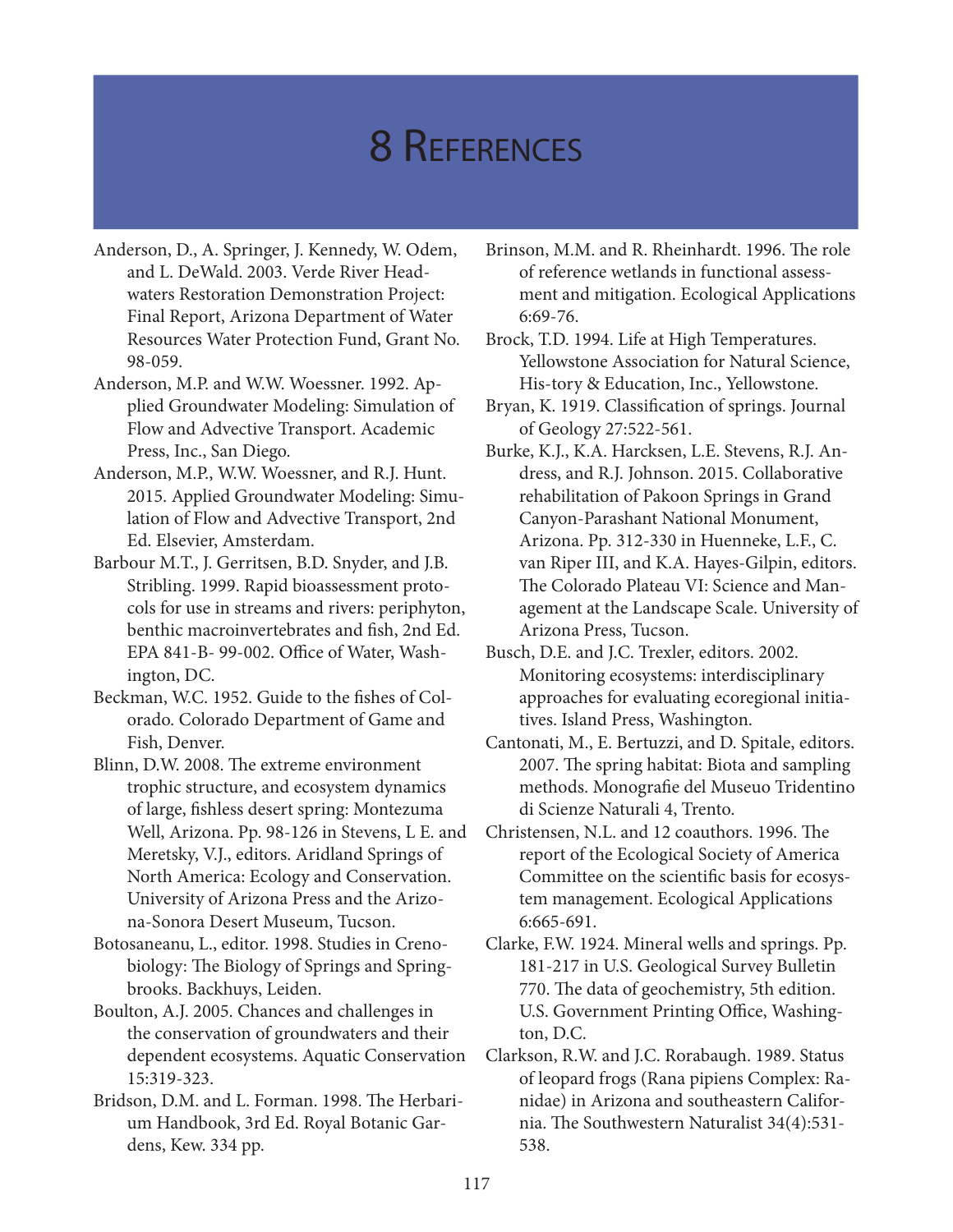Cole, A.T. and C. Cole. 2015. An overview of aridland ciénagas with proposals for their classifi-cation, restoration, and preservation. New Mexico Botanist Special Issue 4:28-56.

Cole, D. 1986. Ecological changes on campsites in the Eagle Cap Wilderness, 1979-1984. Research Paper INT368. USDA Forest Service, Intermountain Research Station, Ogden. 15p.

Cole, D.N. 1992. Modeling wilderness campsites: Factors that influence amount of impact. Environmental Management 16:255-264.

Cowardin, L.M., V. Carter, F.C. Golet, and E.T. LaRoe. 1979. Classification of wetlands and deepwater habitats of the United States. U.S. Fish and Wildlife Service FWS/OBS-79/31, Washington, D.C.

Danks, H.V. and D.D. Williams. 1991. Arthropods of springs, with particular reference to Cana-da: synthesis and needs for research. The Memoirs of the Entomological Society of Canada 123:203-217.

Davis, C.J., A.E. Springer, and L.E. Stevens. 2011. Have aridland springs restoration projects been effective in restoring hydrology, geomorphology, and invertebrate and plant species composition comparable to natural springs with minimal anthropogenic disturbance? Collaboration for Environmental Evidence, Systematic Review CEE 10-002.

Davis, W. and T. Simone, editors. 1995. Biological Assessment and Criteria: Tools for Water Resource Planning and Decision Making. Lewis Publishers, Boca Raton.

Dorney, J., R. Savage, R.W. Tiner, and P. Adamus, editors. 2018. Wetland and stream rapid assessments. Academic Press, New York.

Eamus, D. and R. Froend. 2006. Groundwater-dependent ecosystems: the where, what and why of GDEs. Australian Journal of Botany 54:91-96.

Elton, C.S. 1958. The Ecology of Invasions by Animals and Plants. The University of Chicago Press, Chicago.

Elzinga, C.L., D.W. Salzer, and J.W. Willoughby. 1998. Measuring and Monitoring Plant Populations. BLM Technical Reference 1730-1. Available online at https://www.ntc.blm.gov/ krc/uploads/265/technical%20reference.pdf.

European Commission (EC). 2015. Technical report on groundwater associated aquatic ecosystems. Office for Official Publications of the European Communities Technical Report 9. Luxembourg. doi:10.2779/6042.

Fetter, C.W., 2001. Applied hydrogeology, 4th Ed. Prentice Hall, Upper Saddle River.

Fennessy, M.S., A.D. Jacobs, and M.E. Kentula. 2004. Review of rapid methods for assessing wetland conditions. Environmental Protection Agency EPA/620/\$-04/009, Corvallis.

Fuchs, L., L.E. Stevens, and P.Z. Fule. 2019. Dendrochronological assessment of spring flow on ponderosa pine growth. Forest Ecology and Management 435:89-96.

Fuller, M.L. 1904. Underground waters of eastern United States. U.S. Geological Survey Water Supply Paper 114. Washington, D.C.

Glazier, D.S. 2009. Springs. Pages 155-176 in G.E. Likens, editor. Biogeochemistry of inland waters. Academic Press, San Diego.

Gleick, P.H. 2010. Bottled and sold: the story behind our obsession with bottled water. Island Press, Washington D.C.

Graham, T.B. 2008. The Knowles Canyon Hanging Garden, Glen Canyon National Recreation Area, Five Years after Burning: Vegetation and Soil Biota Patterns. In Stevens, L.E. and V.J. Meretsky, editors. Aridland Springs of North America: Ecology and Conservation. University of Arizona Press and the Arizona-Sonora Desert Museum, Tucson.

Grand Canyon Wildlands Council (GCWC). 2002. Inventory of 100 Arizona Strip springs, seeps and natural ponds: Final Project Report. Arizona Water Protection Fund. Grand Canyon Wildlands Council, Inc., Flagstaff.

Grand Canyon Wildlands Council (GCWC). 2004. Biological inventory and assessment of ten South Rim springs in Grand Canyon National Park: final report. Grand Canyon Wildlands Council, Inc., Flagstaff.

Griffiths, R.E., D.E. Anderson, and A.E. Springer. 2008. The morphology and hydrology of small spring-dominated channels. Geomorphology 102:511-521.

Gunderson, L.H., C.S. Holling, and S.S. Light. 1995. Barriers and bridges to learning in a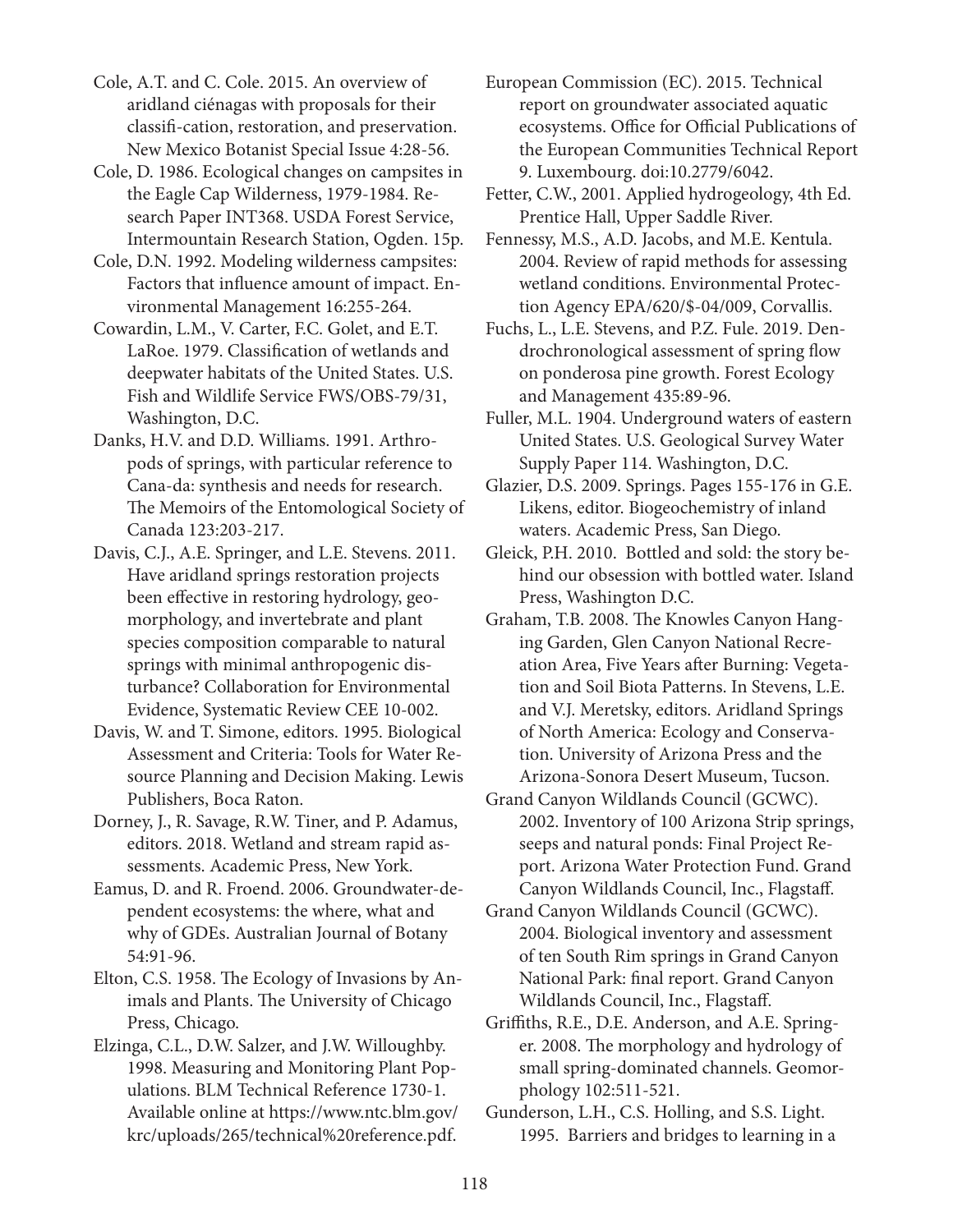turbulent human ecology. Pp. 461-488 in Gunderson, L.H., C.S. Holling, and S.S. Light, editors. Barriers and Bridges to the Renewal of Ecosystems and Institutions. Columbia University Press, New York.

- Gurrieri, Joseph T. 2020. Rangeland water developments at springs: best practices for design, rehabilitation, and restoration. Gen. Tech. Rep. RMRS-GTR-405. Fort Collins, CO: U.S. Department of Agriculture, Forest Service, Rocky Mountain Research Station. 21 p.
- Hallam, V.G. 2010. Detailed Statistical Analyses of Fundamental Properties of Springs Ecosystems in relation to their Geomorphological and Ecological Diversity.
- Hangartner, S. and A. Laurila. 2012. Effects of the disinfectant Virkon S on early life-stages of the moor frog (Rana arvalis). Amphibia-reptilia 33(3-4):349-353.
- Harbaugh, A.W. and M.G. McDonald, M.G. 1996. User's documentation for MODFLOW-96, an update to the U.S. Geological Survey modular finite-difference ground-water flow model: U.S. Geological Survey Open-File Report 96- 485, Washington.
- Hendrickson, D.A. and W.L. Minckley. 1984. Ciénegas: Vanishing climax communities of the American Southwest. Desert Plants 6:131-174.
- Hershey, R. L., S. A. Mizell, and S. Earman. 2010. Chemical and physical characteristics of springs
- discharging from regional flow systems of the carbonate-rock province of the Great Basin,western United States. Hydrogeology Journal 18(4):1007-1026.
- Hershler, R., H. P. Liu, and J. Howard. 2014. Springsnails: A new conservation focus in western North America. BioScience 64(8):693-700. DOI: 10:1093/bioscience/ biu100.
- Hershler, R., H. P. Lui, and J. S. Simpson. 2015. Assembly of a micro-hotspot of caenogastropod endemism in the southern Nevada desert, with a description of a new species of Tryonia (Truncatelloidea, Cochliopidae). ZooKeys 492:107–122.
- Hershler, R. and H.P. Liu. 2017. Annotated check-

list of freshwater Truncatelloidean gastropods of the western United States, with an illustrated key to the genera. Technical Note 449. U.S. Department of the Interior, Bureau of Land Management, National Operations Center, Denver.

- Hoffmeister, D.F., 1986. Mammals of Arizona. University of Arizona Press and Arizona Game and Fish Department, Tucson, AZ.
- Holling, C.S. 1978. Adaptive Environmental Assessment and Management. John Wiley and Sons, International Institute for Applied Systems Analysis, Austria.
- Horvitz, C.C., J.B. Pascarella, S. McMann, A. Freedman, and H. Ronald. 1998. Functional roles of invasive non‐indigenous plants in hurricane‐affected subtropical hardwood forests. Ecological Applications 8(4):947-974.
- Huntoon, P.W. and J. Coogan. 1987. The strange hydrodynamics of Periodic Spring, Salt River Range, Wyoming. Wyoming Geological Survey Guidebook, 38th Field Conference 337-345.
- Johnson, M.L., L. Berger, L. Philips, and R. Speare. 2003. Fungicidal effects of chemical disinfectants, UV light, desiccation and heat on the amphibian chytrid Batrachochytrium dendrobatidis. Diseases of Aquatic Organisms 57:255-60.
- Karr, J.R. 1991. Biological integrity: a long-neglected aspect of water resource management. Ecological Applications 1:66-84.
- Karr, J.R. 1999. Defining and measuring river health. Freshwater Biology 41:221–234.
- Keilhack, K. 1912. Lehrbuch der grundwasser and quellenkunde, 3rd Ed. Geb. Borntraeger, Berlin.
- Kemp, W.M. and W.R. Boynton. 2004. Productivity, trophic structure, and energy flow in the steady-state ecosystems of Silver Springs, Florida. Ecological Modelling 178:43–49.
- Knight, R.L. 2015. Silenced springs: Moving from tragedy to hope. Howard T. Odum Florida Springs Institute, Gainesville.
- Kodric-Brown, A., C. Wilcox, J.G. Bragg, and J.H. Brown. 2007. Dynamics of fish in Australian desert springs: role of large-mammal disturbance. Diversity and Distribution 13:789-798.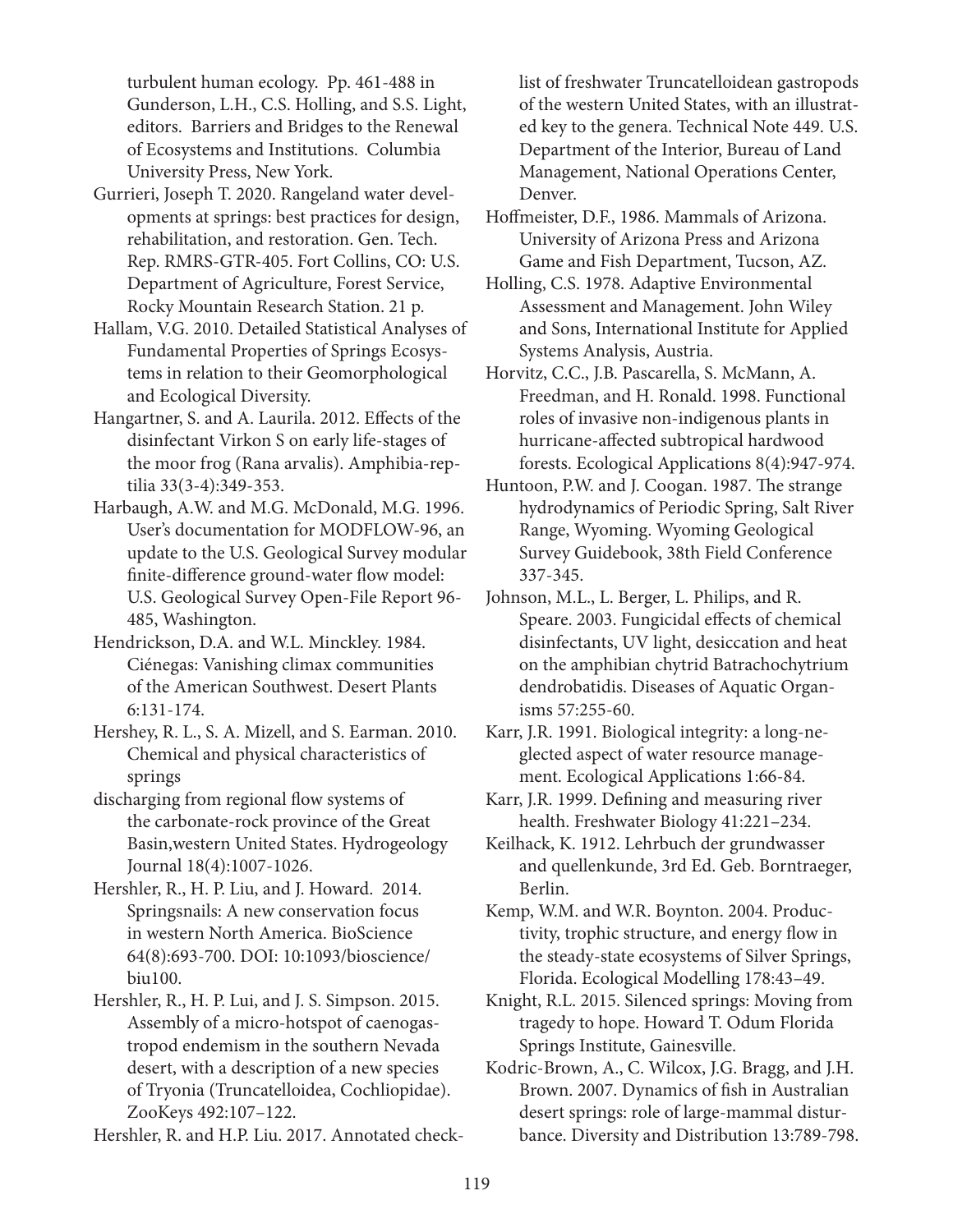Kowarik, I. 1995. Time lags in biological invasions with regard to the success and failure of alien species. Pp. 15-38 in P. Pyšek, K. Prach, M. Rejmánek, and M. Wade, editors. Plant Invasions: General Aspects and Special Problems. SPB Academic Publishing, Amsterdam.

Kreamer, D.K., L.E. Stevens, and J.D. Ledbetter. 2015. Groundwater dependent ecosystems – Science, challenges, and policy. Pp. 205-230 in S.M. Adelana, editor. Groundwater. Nova Science Publishers, Inc., Hauppauge.

Kresic, N. and Z. Stevanovic, editors. 2010. Groundwater Hydrology of Springs: Engineering,

Theory, Management, and Sustainability. Elsevier, Amsterdam.

Ledbetter, J.D., L.E. Stevens, B. Brandt, and A.E. Springer. 2014. Springs Online: a database to improve understanding and stewardship of springs ecosystem. Springs Stewardship Institute, Museum of Northern Arizona, Flagstaff. Available online at: springsdata.org.

Ledbetter, J.D., L.E. Stevens, M. Hendrie, and A. Leonard. 2016. Ecological Inventory and Assessment of Springs Ecosystems on Kaibab National Forest, Northern Arizona, USA. 12th Biennial Conference of Science and Management on the Colorado Plateau. Available Online at http://docs.springstewardship. org/PDF/Kaibab\_Springs\_Published\_2016. pdf

Lee, K.N. 1993. Compass and Gyroscope: Integrating Science and Politics for the Environment. Island Press, Washington D.C.

Leung, Y. and J. Marion. 2000. Recreation impacts and management in wilderness: A state-ofknowledge-review. USDA Forest Service Proceedings RMRS-P 15:5.

Long, J.L., A. Tecle, and B. Burnette. 2003. Cultural Foundations for Ecological Restoration on the White Mountain Apache Reservation. Conservation Ecology 8(1).

Mageau, M.T., R. Costanza, and R.E. Ulanowicz. 1995. The development, testing and application of a quantitative assessment of ecosystem health. Ecosystem Health 1:201-213.

Manga, M. 1996. Hydrology of spring-dominated streams in the Oregon Cascades. Water

Resources Research 32(8):2435-2439.

Marks, J.C., G.A. Haden, and P.C. O'Neill. 2009. Effects of flow restoration and exotic species removal on recovery of native fish: Lessons

Martinez, M.A. and D.M. Thome. 2006. Habitat usage by the Page springsnail, Pyrgulopsis morrisoni (Gastropoda: Hydrobiidae), from Central Arizona. The Veliger 48:8–16.

Meinzer, O.E. 1923. Outline of ground-water hydrology, with definitions. U.S. Geological Survey Water Supply Paper 494. Washington, DC.

Merritt, R.W., K.W. Cummins, and M.B. Berg, editors. 2008. An Introduction to the Aquatic Insects of North America, 4th Ed. Kendall/ Hunt Publishing Co., Dubuque.

Minckley, W.L., 1973. Fishes of Arizona. Arizona Game and Fish Department, Phoenix, AZ.

Minckley, T.A. and A. Brunelle. 2007. Paleohydrology and growth of a desert ciénega. Journal of Arid Environments 69:420-431.

Munch, D.A., D.J. Toth, C.T. Huang, J.B. Davis, C.M. Fortich, W.L. Osburn, E.J. Phlips, E.L. Quin-lan, M.S. Allen, M.J. Woods, P. Cooney, R.L. Knight, R.A. Clarke, and S.L. Knight. 2006. Fifty-year Retrospective Study of the Ecology of Silver Springs, Florida. Special Publication SJ2007-SP4, Florida Department of Environmental Protection, Tallahassee. Available Online at: http://www.sjrwmd.com/ technicalreports/pdfs/SP/SJ2007-SP4.pdf (accessed 29 Aug 2010).

National Research Council. 1992. Restoration of Aquatic Ecosystems. National Academy Press, Washington, D.C.

National Research Council. 1994. Ground Water Recharge Using Waters of Impaired Quality. National Academy Press, Washington, D.C.

Nelson, N. 2008. Between the cracks: water law and springs conservation in Arizona. Pp. 318-331 in Stevens, L E. and Meretsky, V.J., editors. Aridland Springs of North America: Ecology and Conservation. University of Arizona Press and the Arizona-Sonora Desert Museum, Tucson.

Nur, N., S.L. Jones, and G.R. Geupel. 1999. A statistical guide to data analysis of avian monitoring programs. U.S. Department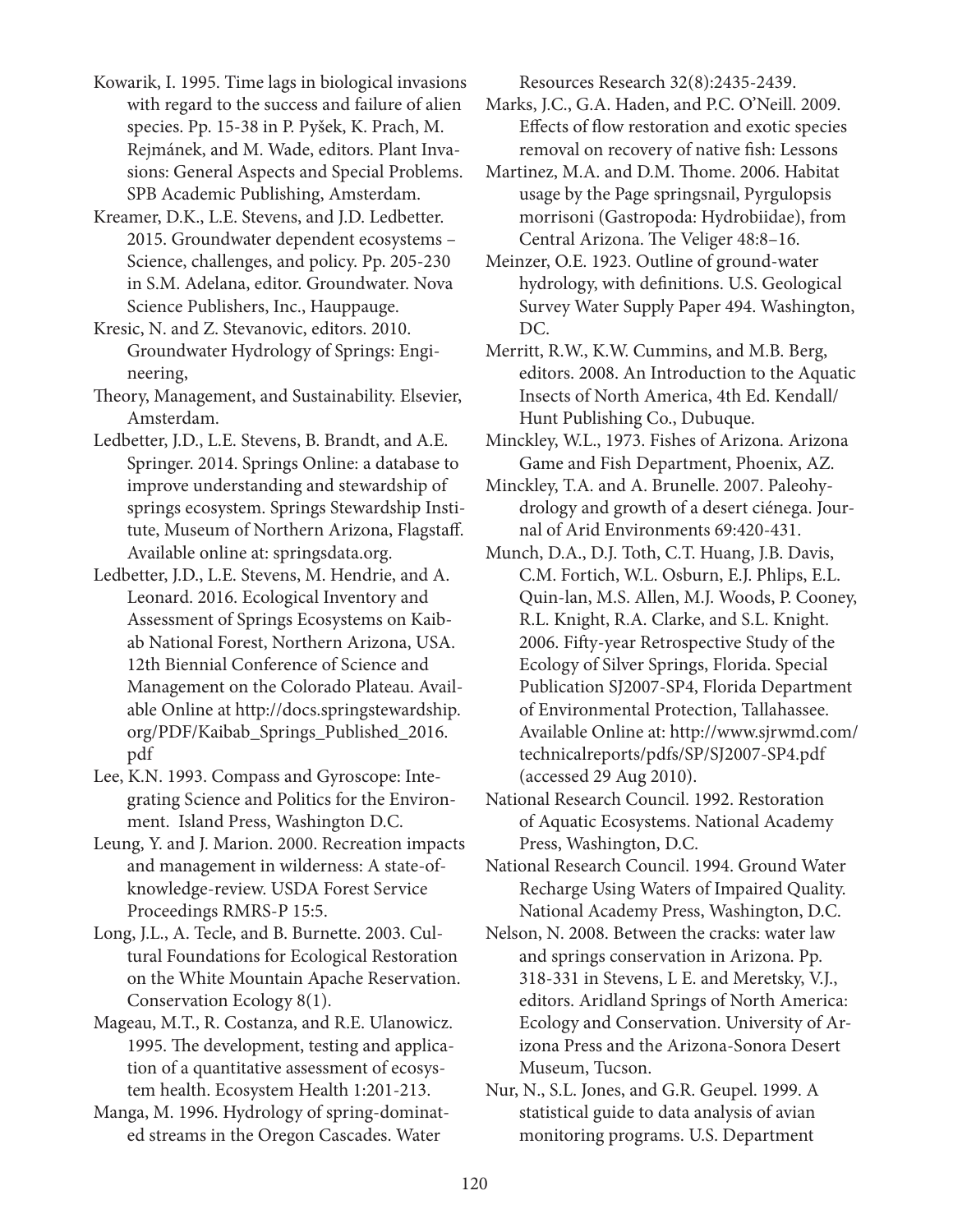of the Interior, Fish and Wildlife Service, BTP-R6001-1999, Washington, D.C. Available Online at https://www.fws.gov/mountain-prairie/migbirds/avian\_monitoring.pdf.

- Oakley, K.L., L.P. Thomas, and S.G. Fancy. 2003. Guidelines for long-term monitoring protocols. Wildlife Society Bulletin 31(4):1000- 1003.
- O'Donnell R.P., T. Quinn, M.P. Hayes, and K.E. Ryding. 2007. Comparison of three methods for surveying amphibians in forested seep habitats in Washington. A report submitted to the Cooperative Monitoring, Evaluation, and Research Committee, Olympia.
- Odum, H.T. 1957. Trophic structure and productivity of Silver Springs, Florida. Ecological Monographs 27:55-112.
- Otis Bay, Inc. 2006. Ash Meadows geomorphic and biological assessment: Final Report, U.S. Fish and Wildlife Service, Las Vegas.
- Paffett, K., L.E. Stevens, and A.E. Springer. 2018. Ecological assessment and rehabilitation prioritization for improving springs ecosystem stewardship. Pp. 475-487 in Dorney, J., R.W. Tiner, R. Savage, and P. Adamus, editors. Wetland and Stream Rapid Assessments: Development, Validation, and Application. Elsevier, Academic Press, Cambridge. IBSN: 978-0-12-805091-0.
- Perla, B.S. and L.E. Stevens. 2008. Biodiversity and productivity at an undisturbed spring, in comparison with adjacent grazed riparian and upland habitats. Pp. 230-243 in Stevens, L.E. and V. J. Meretsky, editors. Aridland springs in North America: ecology and conservation. University of Arizona Press and the Arizona-Sonora Desert Museum, Tucson.
- Poff, N.L., J.D. Allan, M.B. Bain, J.R. Karr, K.L. Prestegaard, B.D. Richter, R.E. Sparks, and J.C. Stromberg. 1997. The Natural Flow Regime. BioScience, 47(11):769–784. https:// doi.org/10.2307/1313099

Prichard, D., J. Anderson, C. Corell, J. Fogg, K. Gebhardt, R. Krapf, S. Leonard, B. Mitchell, and J. Staats. 1998. Riparian area management: A user guide to assessing proper functioning condition and the supporting science for lotic areas. TR 1737-15. USDA US Bureau of Land Management, BLM/RS/ ST-98/001+1737.

- Prichard, D., F. Berg, W. Hagenbuck, R. Krapf, R. Leinard, S. Leonard, M. Manning, C. Noble, and J. Staats. 2003. Riparian area management: a user guide to assessing proper functioning condition and the supporting science for lentic areas. Technical Reference 1737-16. USDA US Bureau of Land Management, BLM/RS/ST-99/001+1737+REV03.
- Rapport D.J., W. Lasley, D.E. Rolston, N.O Nielsen, C.O. Qualset, and A.B. Damania, editors. 2003. Managing for healthy ecosystems. CRC Press, Boca Raton.
- Richter, B.D, R. Matthews, D.L. Harrison, and R. Wigington. 2003. Ecologically sustainable water management: managing river flows for ecological integrity. Ecological Applications 13:206-224.
- Rose, A. 2012. Introduction to Vegetation Monitoring, Version 1.0. New Zealand Department of Conservation. Inventory and monitoring toolbox: vegetation DOCDM-400531.
- Rosgen, D. L. 1996. Applied River Morphology. Wildlands Hydrology, Pagosa Springs.S
- Sada, D.W. and K.F. Pohlmann. 2006. U.S. National Park Service Mojave Inventory and Monitoring Network spring survey protocols: Level I. Desert Research Institute, Inc., Reno.
- Scarsbrook, M., J. Barquin, and D. Gray. 2007. New Zealand coldwater springs and their biodiversity. Science for Conservation 278. Department of Conservation, Wellington.
- Schaller, E.M. 2013. Isotopic Flow Determination and Geochemical and Geomorphic Impacts on Vegetation Cover for Western North American Springs Ecosystems. Northern Arizona University MSc Thesis. Flagstaff, AZ.
- Schwartz, M.K., G. Luikart, and R.S. Waples. 2006. Genetic Monitoring as a promising tool for conservation and management. Trends in Ecology and Evolution 22: 25-33. Available online at https://digitalcommons.unl.edu/cgi/ viewcontent.cgi?referer=&httpsredir=1&article=1481&context=usdeptcommercepub.
- Scott, T.M. G.H. Means, R.P. Meegan, R.C. Means, S. Upchurch, R.E. Copeland, J. Jones, T. Roberts, and A. Willet. 2004. Springs of Florida.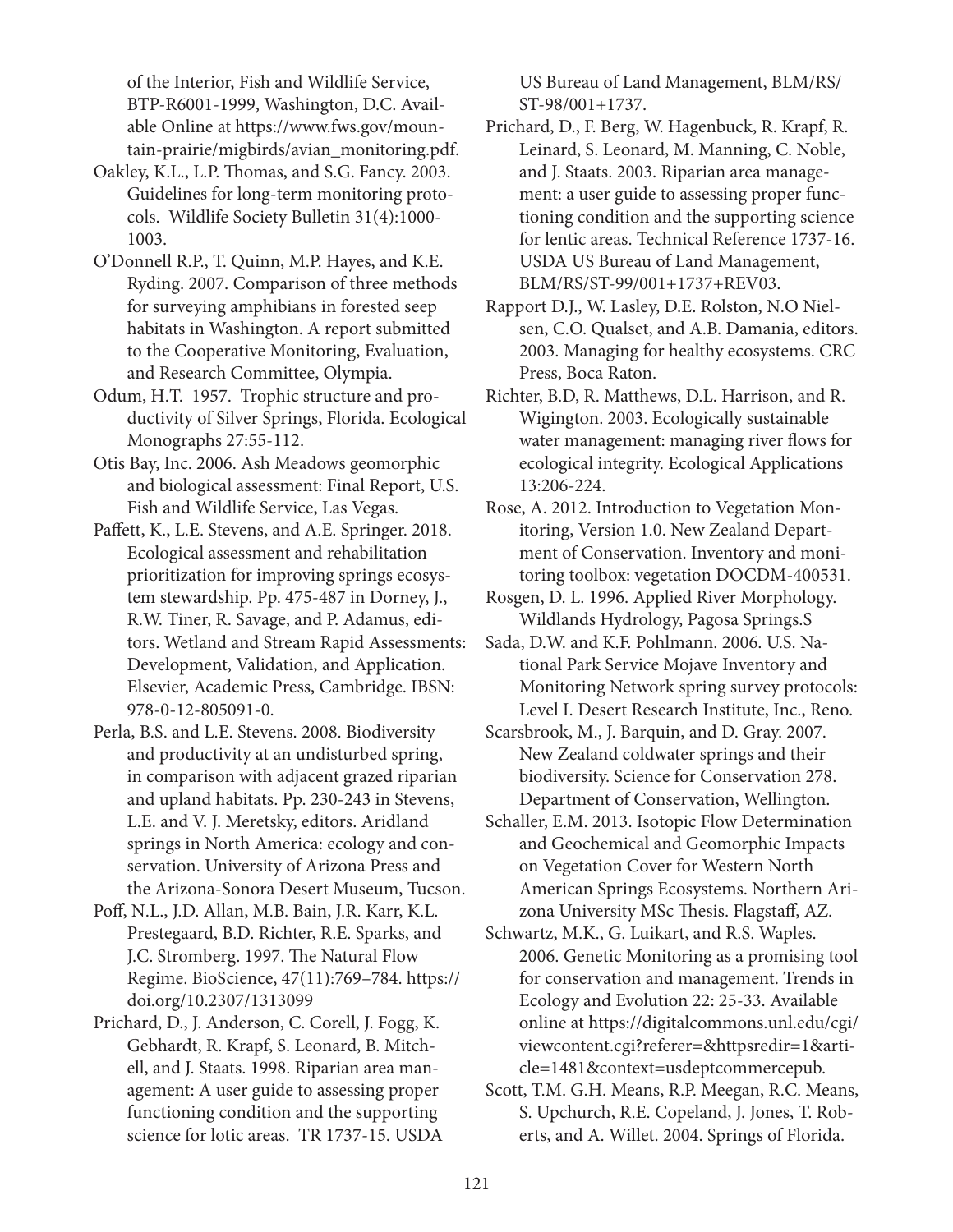Florida Geological Survey Bulletin 66, Tallahassee.

Scott, M. 2014. Delphi: A History of the Center of the Ancient World. Princeton University Press, Princeton.

SERAS (Scientific, Engineering, Response and Analytical Services) 2003. Standard Operating Procedures: Small Mammal Sampling and Processing. SOP 2029, in fulfillment of U.S. EPA Contract EP-W-09-031. Available online at https://clu-in.org/download/ ert/2029-R00.pdf.

Shepard, W.D. 1993. Desert springs-both rare and endangered. Aquatic Conservation: Marine and Freshwater Ecosystems 3:351-359.

Sigler, W.F. and J.W. Sigler, 1996. Fishes of Utah: A Natural History. University of Utah Press, Salt Lake City.

Sinclair, D. 2018. Geomorphology influences springs ecosystem physical and vegetation characteristics in the Grand Canyon ecoregion, USA. Northern Arizona University MSc Thesis, Flagstaff.

Society for Range Management. 1995. New concepts for assessment of rangeland condition. Journal of Range Management 48:271-283.

Solar Pathfinder. 2016. Instruction Manual for the Solar Pathfinder Unit. Solar Pathfinder, Inc., Linden, Tennessee.

Spamer, E.E. and A.E. Bogan. 1993. Mollusca of the Grand Canyon and Vicinity, Arizona: New and Revised Data on Diversity and Distributions, with Notes on Pleistocene-Holocene Mollusks of the Grand Canyon. Proceedings of the Academy of Natural Sciences of Philadelphia 144:21-68.

Springer, A.E., L.E. Stevens, and R. Harms. 2006. Inventory and classification of selected National Park Service springs on the Colorado Plateau: NPS Cooperative Agreement Number CA 1200-99-009. National Park Service, Flagstaff.

Springer, A.E., L.E. Stevens, D.E. Anderson, R.A. Parnell, D.K. Kreamer, L. Levin, and S.P. Flora. 2008. A comprehensive springs classification system: integrating geomorphic, hydrogeochemical, and ecological criteria. Pages 49-75 in L.E. Stevens and V.J. Meretsky, editors. Aridland springs in North America:

ecology and conservation. University of Arizona Press and the Arizona-Sonora Desert Museum, Tucson.

Springer, A.E. and L.E. Stevens. 2009. Spheres of discharge of springs. Hydrogeology Journal 17:83-93.

Springer, A. E., L.E. Stevens, J.D. Ledbetter, E.M. Schaller, K.M. Gill, and S.B. Rood. 2015. Ecohydrology and stewardship of Alberta springs ecosystems. Ecohydrology 8:896-910.

Stanford, J.A., J.V. Ward, W.J. Liss, C.A. Frissell, R.N. Williams, J.A. Lichatowich, and C.C. Coutant. 1996. A general protocol for restoration of regulated rivers. Regulated Rivers: Research and Management 12:391-413. Available Online at https://doi.org/10.1002/ (SICI)1099-1646(199607)12:4/5<391::AID -RRR436>3.0.CO;2-4

Stevens, L.E., K.A. Buck, B.T. Brown, and N.C. Kline. 1997. Dam and geomorphological influences on Colorado river waterbird distribution, Grand Canyon, Arizona, USA. Regulated Rivers: Research and Management 13(2):151-169.

Stevens, L.E., T. Ayers, J. Bennet, and V.J. Meretsky. 2001. Planned Flooding and Colorado River Riparian Trade-Offs Downstream from Glen Canyon Dam, Arizona. Ecological Applications 11(3):701-710.

Stevens, L.E. and T. Ayers. 2002. The biodiversity and distribution of exotic vascular plants and animals in the Grand Canyon region. In B. Tellman, editor. Invasive exotic species in the Sonoran region. University of Arizona Press, Tucson. ISBN: 0816521786.

Stevens, L.E. and A.E. Springer. 2004. A conceptual model of springs ecosystem ecology: Task 1B Final Report, NPS Cooperative Agreement Number CA 1200-99-009. National Park Service, Flagstaff.

Stevens, L.E., P.B. Stacey, A. Jones, D. Duff, C. Gourley, and J.C. Caitlin. 2005. Protocol for rapid assessment of southwestern stream-riparian ecosystems. Pp. 397-420 in C. van Riper III and D. J. Mattson, editors. Fifth Conference on Research on the Colorado Plateau. University of Arizona Press, Tuscon.

Stevens, L.E., H. Kloeppel, and A.E. Springer. 2006. Spring ecosystems inventory protocol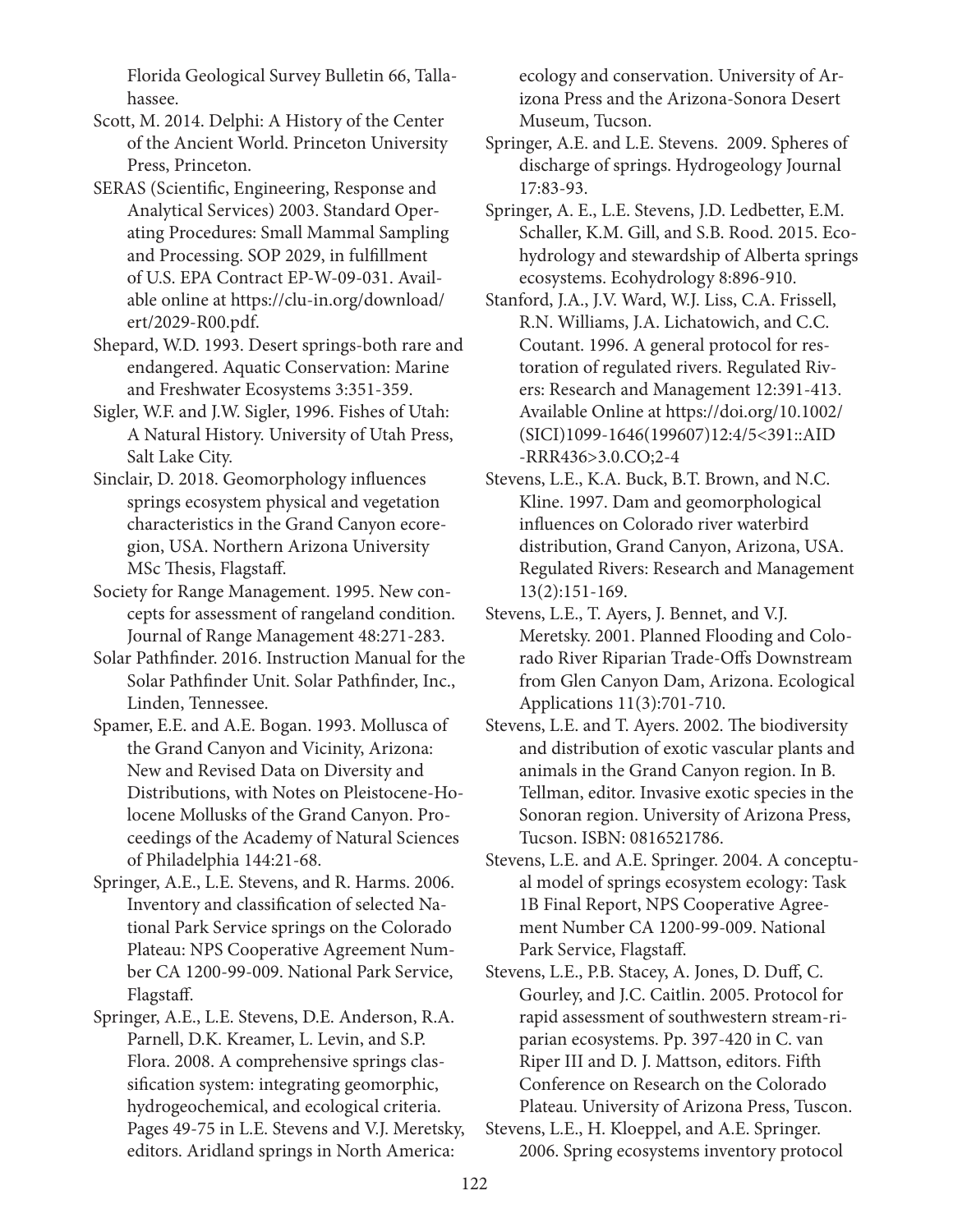for park units in the Northern and Southern Colorado Plateau Networks. National Park Service Colorado Plateau Spring Ecosystem Survey, National Park Service, Flagstaff.

Stevens, L.E. 2008. Every last drop: future springs Ecosystem ecology and management. Pp. 332-335 in Stevens, L.E. and V.J. Meretsky, editors. Aridland Springs of North America: Ecology and Conservation. University of Arizona Press and the Arizona-Sonora Desert Museum, Tucson.

Stevens, L.E. and J.T. Polhemus. 2008. Biogeography of aquatic and semi-aquatic Heteroptera in the Grand Canyon ecoregion, southwestern USA. Monographs of the Western North American Naturalist 4:38-76.

Stevens, L.E. and V. J. Meretsky. 2008. Springs ecosystem ecology and management. Pp. 3-10 in Stevens, L.E. and V. J. Meretsky, editors. Aridland springs in North America: ecology and conservation. University of Arizona Press and the Arizona-Sonora Desert Museum, Tucson.

Stevens, L.E. and R.A. Bailowitz. 2009. Odonata biogeography in the Grand Canyon ecoregion, southwestern U.S.A. Annals of the Entomological Society of America 102:261-274.

Stevens, L.E., A.E. Springer, and J.D. Ledbetter. 2012. SEAP: Springs Ecosystems Assessment Protocol. Available online at http://springstewardshipinstitute.org/springs-1.

Stevens, L.E., A.E. Springer, and J.D. Ledbetter. 2016. Springs Ecosystem Inventory Protocols. Springs Stewardship Institute, Museum of Northern Arizona, Flagstaff, Arizona.

Stevens, L.E., E.R. Schenk, and A.E. Springer. 2020. Springs ecosystem classification. Ecological Applications 31: 10.1002/eap.2218.

Stiny, J. 1933. Springs: the geological foundations of springs for engineers of all disciplines as well as students of natural science. Julius Springer, Vienna.

Stromberg, J., M. Briggs, C. Gourley, M. Scott, P. Shafroth, and L. Stevens. 2004. Human alterations of riparian ecosystems. Pp. 99-126 in Baker, M.B. Jr., P.F. Ffolliott, L. DeBano, and D.G. Neary, editors. Riparian areas of the southwestern United States: hydrology, ecology, and management. Lewis, Boca Raton.

Sublette, J.E., M.D. Hatch, and M. Sublette. 1990. The fishes of New Mexico. University of New Mexico Press, Albuquerque.

Thienemann, A. 1907. Die tierwelt der kalten bäche und quellen auf rügen. Mitt Maturw Ver Vorpommern & Rügen 38:74-104.

Thienemann, A. 1922. Hydrobiologische untersuchungen an quellen (I-IV). Archiv für Hydoiolo-gie 14:151-190.

Thompson, B.C., P.L. Matusik-Rowan, and K.G. Boykin. 2002. Prioritizing conservation potential of arid-land montane natural springs and associated riparian areas. Journal of Arid Environments 50:527-547.

Thorp, J.H. and A.P. Covich, editors. 1991. Ecology and Classification of North American Freshwater Invertebrates. Academic Press, San Diego.

Töth, D.J. and B.G. Katz. 2006. Mixing of shallow and deep groundwater as indicated by the chemistry and age of karstic springs. Hydrogeology Journal 14:827-847.

Triplehorn, C.A. and N.F. Johnson 2005. Borror and DeLong's Introduction to the Study of Insects, 7th Ed. Brooks/Cole, Belmont.

Unmack, P. and W.L. Minckley. 2008. The demise of desert springs. Pp. 11-34 in Stevens, L E. and Meretsky, V. K., editors. Aridland springs of North America: ecology and conservation. University of Arizona Press and the Arizona-Sonora Desert Museum, Tucson.

U.S. Bureau of Reclamation. 1997. Water measurement manual: A water resources technical publication. U.S. Government Printing Office, Washington, DC.

U.S. Fish and Wildlife Service. 1980. Habitat Evaluation Procedures. Ecological Services Manual 102, Washington, D.C.

U.S. Forest Service. 2012. Groundwater-dependent Ecosystems: Level II Inventory Field Guide: Inventory Methods for Project Design and Analysis. U.S. Department of Agriculture. Available online at: http:// www.fs.fed.us/geology/GDE\_Level\_II\_ FG\_final\_March2012\_rev1\_s.pdf

Wallace, R.L. and D.W. Zaroban. 2013. Native Fishes of Idaho. American Fisheries Society, Bethesda. 216 p.

Walters, C. J. 1986. Adaptive Management of Renewable Resources. McMillan Publishing Co., New York.

Waring, G.A. 1915. Springs of California. U.S. Geological Survey Water Supply Paper 338, Washington.

Webb, R.H., D.E. Boyer, and R.M. Turner (editors). 2010. Repeat Photography: Methods and Applica